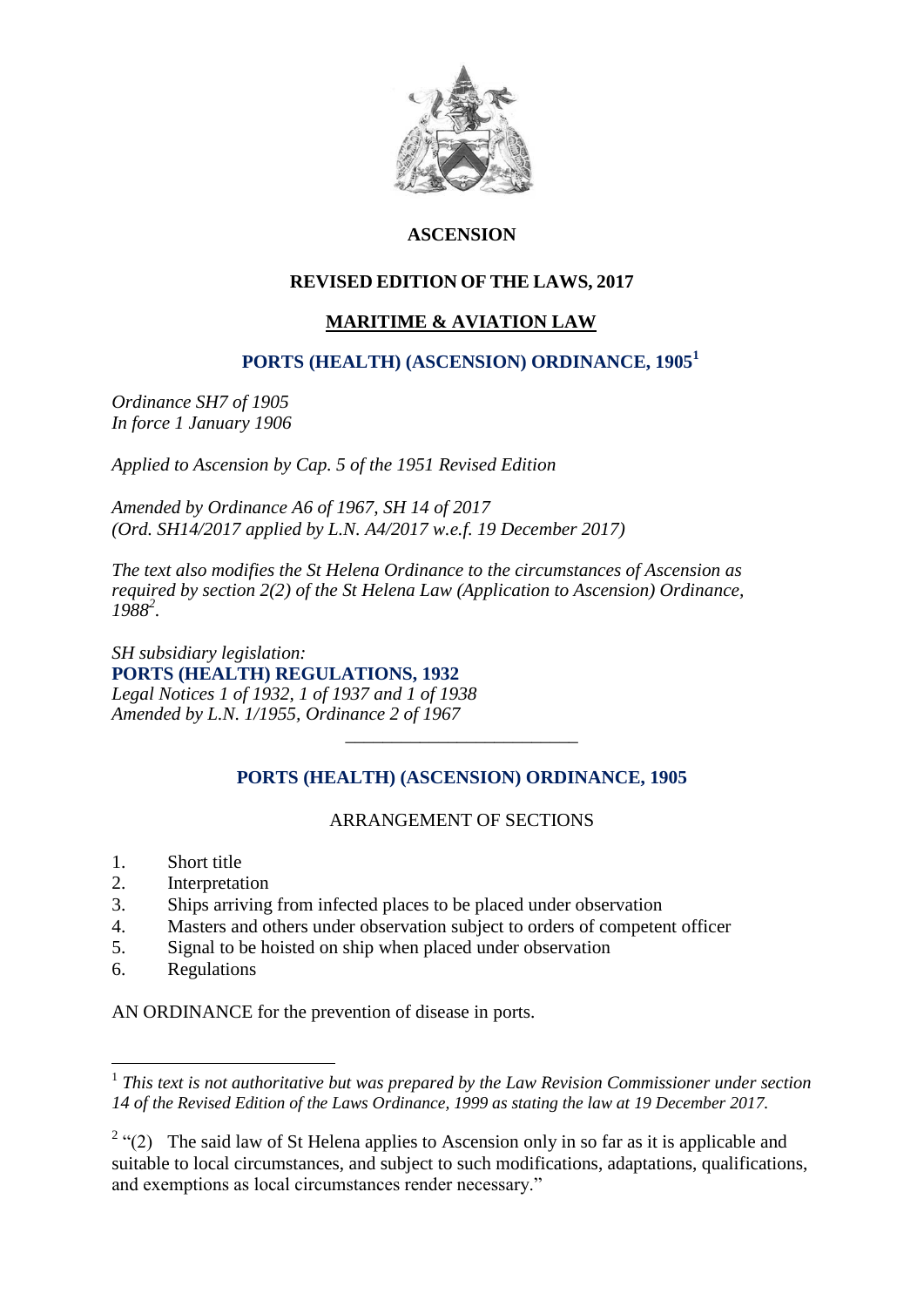#### **Short title**

**1.** This Ordinance may be cited as the Ports (Health)(Ascension) Ordinance, 1905.

#### **Interpretation**

**2.** In this Ordinance, unless the context otherwise requires—

**"Harbour Master"** means the person so appointed under section 3 of the Harbours (Ascension) Ordinance, 2005;

**"Health Officer"** means any medical practitioner appointed or employed by the Governor to act in the execution of this Ordinance, or authorised by the Governor to act for or assist a Health Officer;

**"master"** means the master, officer or other person for the time being in charge of any ship;

**"observation"** means isolation of passengers, either in a proper station provided for that purpose or on board ship, prior to their obtaining free pratique;

**"ship"** includes vessel, boat or other floating craft.

#### **Ships arriving from infected places to be placed under observation**

**3.** All ships infected or otherwise liable to sanitary restrictions under the regulations made under this Ordinance; and all persons and things, whether coming or brought in such ships, or going or put on board the same either before or after the arrival of such ships are subject to -

- *(a)* observation in places and in a manner directed by the Governor; and
- *(b)* all the provisions of this Ordinance or any regulations made under it concerning sanitary measures.

#### **Masters and others under observation subject to orders of competent officer**

**4. (1)** All masters of vessels and other persons who have been placed under observation by a competent officer by virtue of section 3, and all persons having had any intercourse or communication with them, are subject, in respect to such observation during the period they are detained in it, to any orders they receive from the Health Officer or Harbour Master or other competent officer acting for them.

**(2)** The officers mentioned in subsection (1) are authorised and required to enforce all due obedience to the orders there mentioned and, in case of necessity, to call in others to their assistance; and any person, who is liable to or is under observation, refusing or neglecting to obey or attempting to evade the performance of such orders commits an offence.

Penalty: A fine of £100.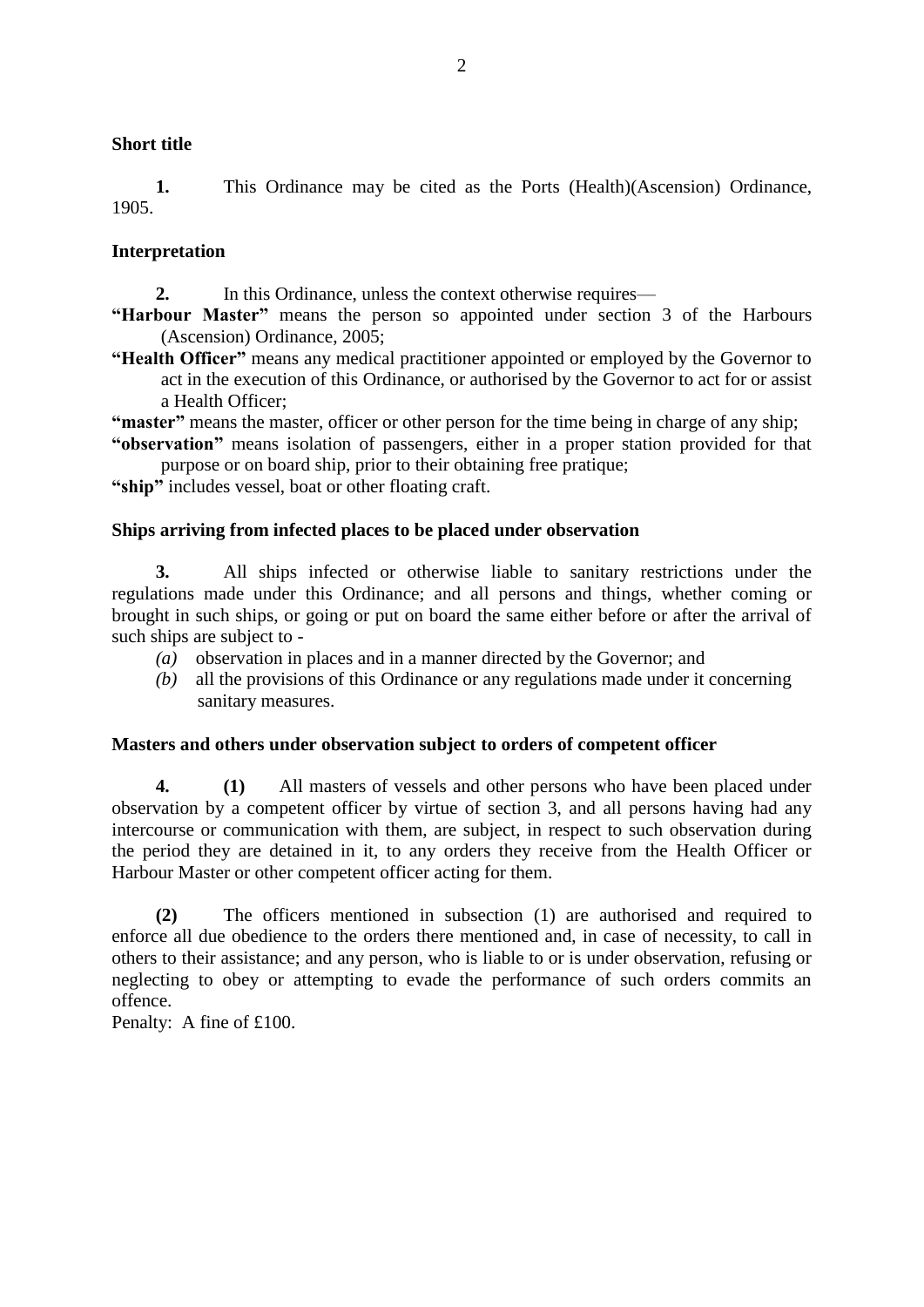### **Signal to be hoisted on ship when placed under observation**

- **5.** The master of any ship placed under observation must -
- *(a)* immediately hoist and keep hoisted at the foremast head a yellow flag; and
- *(b)* remain outside the limits of the port of Georgetown, or if already in the port forthwith remove the vessel to the sanitary anchorage declared by regulations under this Ordinance.

### **Regulations**

- **6.** The Governor may from time to time make regulations—
- *(a)* respecting port sanitary measures and all matters connected with them, and the loading and landing of goods or articles by vessels under observation;
- *(b)* respecting the remuneration to be paid to the Health Guard by the master of a ship under observation;
- *(c)* fixing the penalties for the breach of any regulation made under this Ordinance, not exceeding £100;
- *(d)* respecting the destruction of rats or other animals on board ship;
- *(e)* respecting ships of war.

# **PORTS (HEALTH) ORDINANCE, 1905**

\_\_\_\_\_\_\_\_\_\_\_

### **PORTS (HEALTH) REGULATIONS, 1932** (Section 6)

# TABLE OF CONTENTS

- 1. Citation and interpretation
- 2. Hours of pratique
- 3. Application of Regulations
- 4. Infected place
- 5. Inspection of infected or suspected ships
- 6. Treatment of infected ships
- 7. Treatment of suspected ships
- 8. Treatment of healthy ships
- 9. Rats in healthy ships
- 10. Disinfection of ships previously disinfected
- 11. Landing of passengers
- 12. Exemption from observation or surveillance
- 13. Observation of ships whose health is unsatisfactory
- 14. Treatment of persons under surveillance
- 15. Disinfection of merchandise
- 16. Exemption for mails
- 17. Measures when St Helena an infected place
- 18. Healthy ship from infected port
- 19. Measures in respect of ships with certain diseases
- 20. *Omitted*
- 21. Identification of ships at the sanitary anchorage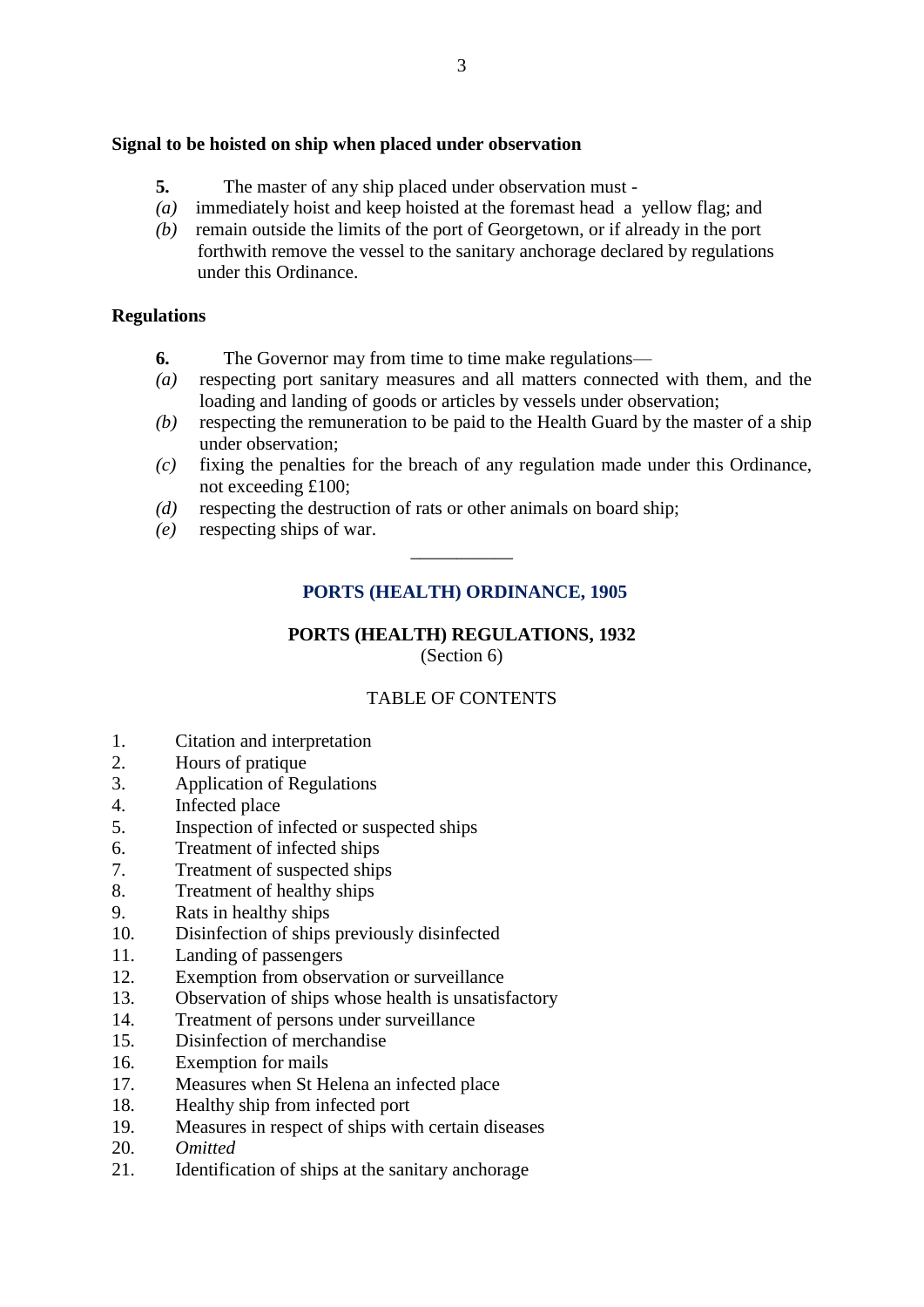- 22. Identification of guard boats
- 23. Removal of ships from the sanitary anchorage
- 24. Isolation of ships at the sanitary anchorage
- 25. Communication with ships at the sanitary anchorage
- 26. Detention of persons at the sanitary station
- 27. Communication with the sanitary station
- 28. Guards at the sanitary station
- 29. Pratique from the sanitary station
- 30. Boats for landing of passengers and crew at the sanitary station
- 31. Reporting of passengers under observation
- 32. Fee for Bill of Health
- 33. Responsibility of Harbour Master
- 34. Visit of Harbour Master to observation stations
- 35. Exemption of H.M. ships
- 36. Penalty for non-compliance with regulations

### **PORTS (HEALTH)(ASCENSION) REGULATIONS, 1932**

#### **Citation and interpretation**

**1.** These Regulations may be cited as the Ports (Health) Regulations, 1932 and in these regulations, unless the context otherwise requires—

- **"healthy ship"** means a ship which, although having come from an infected place, has had on board no death from, nor any case of, infectious or contagious disease, either before leaving the port of departure, or during the voyage, or on arrival;
- **"infected place"** means any place where any infectious or contagious disease exists: but a place is not to be regarded as an infected place only because of the existence there of imported cases of such disease or because of the occurrence of a single non-imported case;
- **"infected ship"** means a ship on board of which a case or cases of infectious or contagious disease are present or have occurred within a period of 7 days previous to the date of the arrival of the ship, except in the case of smallpox, when the period is 12 days;
- **"infectious or contagious disease"** means cholera, plague, yellow fever, typhus, diphtheria and smallpox, and any other disease the Governor from time to time proclaims;
- **"observation"** means isolation of passengers, either in a proper station provided for that purpose or on board ship, prior to their obtaining free pratique;
- **"place"** means any clearly defined portion of territory such as an island, a port, a district, a parish, a town or a village;
- **"sanitary anchorage"** means the anchorage so declared by regulation 20;
- **"sanitary station"** means the station so declared by regulation 20;
- **"surveillance"** means that passengers are not isolated; they receive free pratique at once and are allowed to proceed to their place of destination (the proper authority of which must be informed of their arrival), there to undergo medical supervision;
- **"suspected ship"** means a ship on board of which a case or cases of infectious or contagious disease have occurred during the voyage, or during the stay of such ship in the port of departure, but on board of which no fresh case has occurred within the period embraced by the incubation period of that disease.

### **Hours of pratique**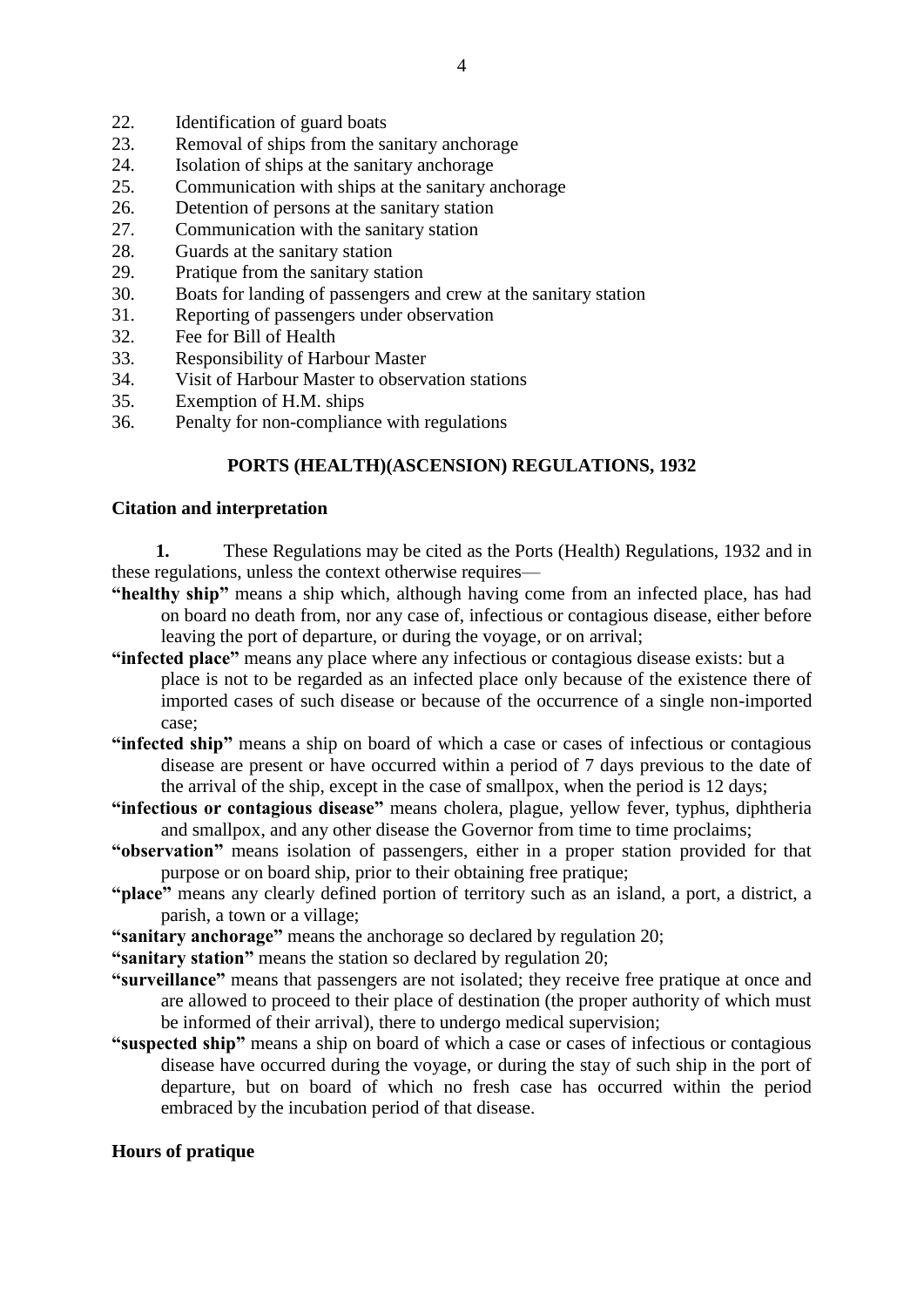**2.** All ships arriving at Ascension will be granted pratique between the hours of 6.30 a.m. and 9.00 p.m. by the Health Officer or in his or her absence by the Harbour Master. In exceptional cases the Governor will allow pratique to be given after 9.00 p.m.

# **Application of Regulations**

**3.** With a view to restricting the range of application of these Regulations the measures specified in them apply in respect, not of a whole country, but only of the infected place, if the Health Officer is satisfied that the country in which the infected place is situated –

- *(a)* takes the measures necessary to prevent export of rags, clothing and bedding from that place unless they have been previously disinfected; and
- *(b)* takes measures necessary to check the spread of the disease.

# **Infected place**

**4.** A place ceases to be regarded as infected if the Health Officer is satisfied that—

- *(a)* there has been no new case of plague or yellow fever within 6 days, cholera within 5 days, smallpox within 14 days, or of typhus within 12 days of the isolation, or of the death or recovery, of the last case;
- *(b)* infected things have been disinfected or destroyed, and in the case of plague measures have been taken with a view to the destruction of rats in the infected locality, and in the case of yellow fever, of mosquitoes on and near the infected premises.

# **Inspection of infected or suspected ships**

**5. (1)** Every infected or suspected ship must be inspected as soon as possible after arrival by the Health Officer, who may -

- *(a)* board any ship arriving in the waters of Ascension;
- *(b)* inspect every person in the ship;
- (c) if he or she thinks proper, call for inspection of the ship's books and papers.

**(2)** The Health Officer may use every lawful means which seems to him or her expedient for ascertaining the state of health of the persons on board and the sanitary condition of the ship.

**(3)** The master of any ship, or any other person must answer truly and, if required, in writing and on oath, all such questions put to him or her by, and give all such information to, the Health Officer as may be necessary for any purpose of these Regulations.

# **Treatment of infected ships**

- **6. (1)** Every infected ship must be dealt with as follows:
- *(a)* the sick, if passengers for Ascension (but not otherwise except by special authority of the Administrator on the recommendation of the Health Officer) must as soon as possible be removed from the ship and isolated;
- *(b)* the other persons on board, if passengers for St Helena (but not otherwise except by special authority of the Administrator on the recommendation of the Health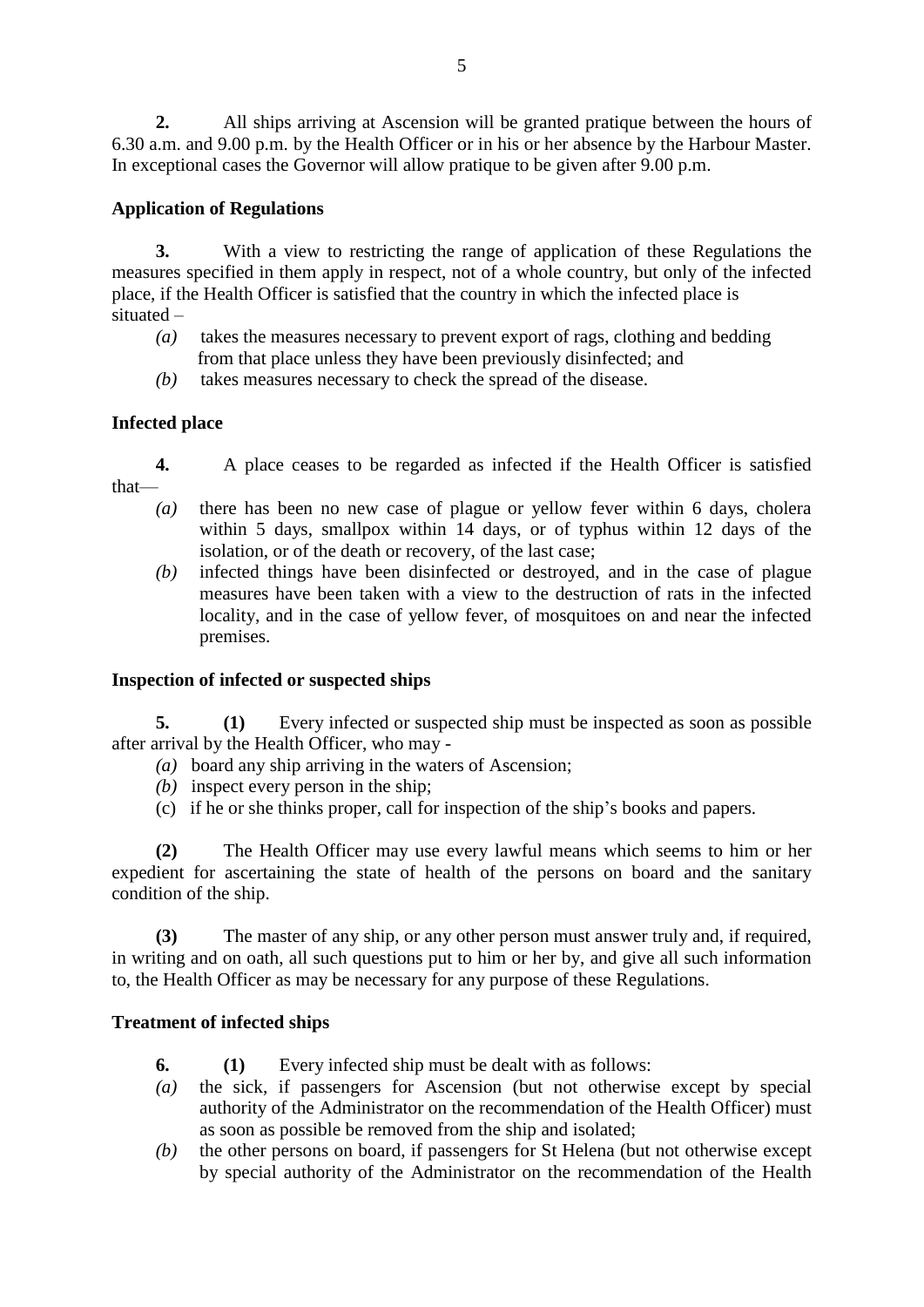Officer) must be permitted to land and be kept under observation or subjected to surveillance;

- *(c)* clothing and articles belonging to the passengers or crew which, in the opinion of the Health Officer, are infected must be disinfected or destroyed at the expense of the owner and such expense may be recovered by summary process;
- *(d)* those parts of the ship that have been occupied by the sick must be disinfected, and also any other parts of the ship the Health Officer regards as infected;
- *(e)* in the case of plague measures must be taken either before or after discharge of cargo to secure the destruction of rats on board as far as practicable. This operation must be commenced as soon, and carried out with as little delay, as possible, and its duration must not in any case exceed 48 hours;
- *(f)* in the case of yellow fever measures must be taken to secure the destruction of mosquitoes and their larvae on board;
- *(g)* in the case of cholera the bilge water, after preliminary disinfection, must be pumped out, and the drinking water on board be replaced by a fresh supply of wholesome water.
- **(2)** When observation is resorted to under paragraph (b), the period is—
	- *(a)* plague or yellow fever 6 days;
	- *(b)* cholera 5 days;
	- *(c)* smallpox 14 days;
	- *(d)* typhus 12 days.

In applying these measures the date of the last case and the condition of the ship should be taken into account.

**(3)** When any measures the Health Officer considers necessary, in accordance with this regulation, have been carried out, the ship must immediately be admitted to free pratique.

### **Treatment of suspected ships**

- **7. (1)** Suspected ships must be dealt with as follows—
- *(a)* the passengers and crew may be subjected to surveillance during a period which must not exceed 5 days in the case of plague and cholera, 6 days in the case of yellow fever, and 16 days in the case of smallpox. The period of surveillance dates from the arrival of the ship;
- *(b)* paragraphs *(c)*, *(d)* and *(g)* of regulation 6 also apply to suspected ships; and the measures specified in paragraphs *(e)* and *(f)* should also be applied.

**(2)** When any measures the Health Officer considers necessary, in accordance with this regulation, have been carried out, the ship must immediately be admitted to free pratique.

### **Treatment of healthy ships**

**8. (1)** Healthy ships must be admitted to free pratique immediately on arrival, irrespective of the nature of their bill of health. They may, however, at the discretion of the Health Officer, be subjected to the measures specified in paragraphs *(c)*, *(e)*, *(f)* and *(g)* of regulation 6; and the passengers and crew may be subjected to surveillance which must not exceed 6 days in the case of plague or yellow fever, 5 days in the case of cholera, 14 days in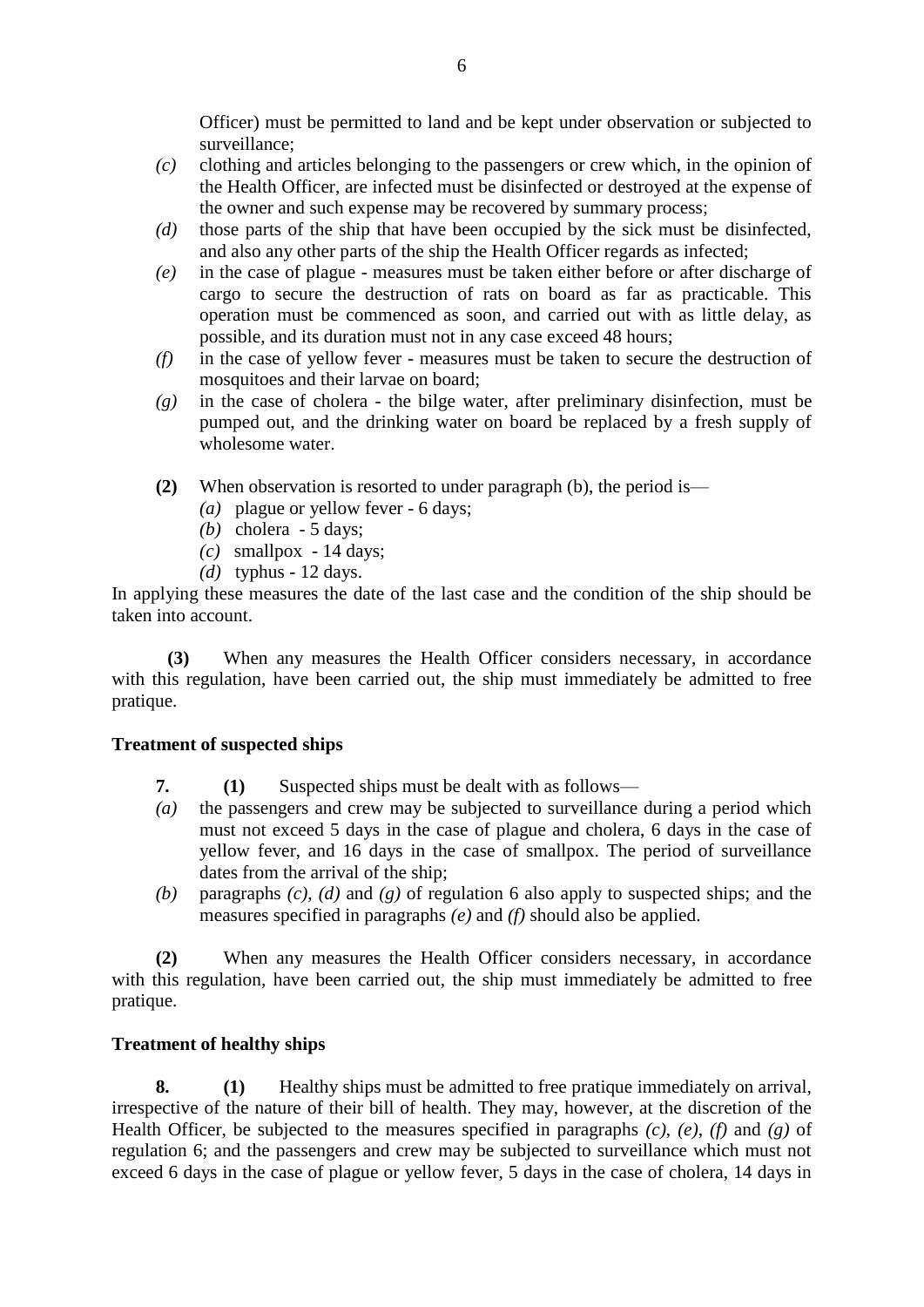the case of smallpox, and 12 days in the case of typhus.

**(2)** The period of surveillance dates from the departure of the ship from the infected place.

**(3)** The application of the measures specified in paragraph *(c)* of regulation 6 can be justified only by special reasons and those of paragraph *(e)* of regulation 6 are not to be applied as a general rule.

**(4)** In those cases where the provisions of paragraph *(e)* of regulation 6 are applied, the operation must not in any case exceed 24 hours, and must not interfere with the free circulation of passengers and crew between ship and shore.

#### **Rats in healthy ships**

**9. (1)** If in a healthy ship the rats on board are found to be suffering from plague -

*(a)* the Health Officer must visit the ship;

- *(b)* measures must be taken as in paragraphs *(c)* and *(e)* of regulation 6;
- *(c)* the parts of the ship that the Health Officer may regard as infected must be disinfected; and
- *(d)* the passengers and crew may be subjected to observation or surveillance as the Health Officer thinks fit, not exceeding a period of 5 days after arrival, unless in exceptional cases when the period may be extended to 10 days.

**(2)** If it is thought necessary to resort to measures of rat destruction these must be carried out as specified in paragraph *(e)* of regulation 6.

#### **Disinfection of ships previously disinfected**

**10. (1)** Ships from an infected place which have been disinfected must not again be subjected to sanitary measures on their arrival in another port, if in the opinion of the Health Officer of that port the measures applied were effective, unless a fresh case of infectious or contagious disease has occurred on board since disinfection or unless they have again called at an infected place.

**(2)** A ship is not to be regarded as having called at a place if it has merely disembarked passengers and their baggage or mails, without having been in communication with the shore.

#### **Landing of passengers**

**11.** If a ship has passengers on board who are in a filthy or otherwise unwholesome condition, or is overcrowded with passengers, emigrants, or otherwise, or has a case of illness of doubtful nature aboard, the Health Officer may, if it is in his or her opinion desirable, with a view to preventing the introduction of any infectious or contagious disease, prevent the landing of any or all such passengers or emigrants during the time of the vessel's stay.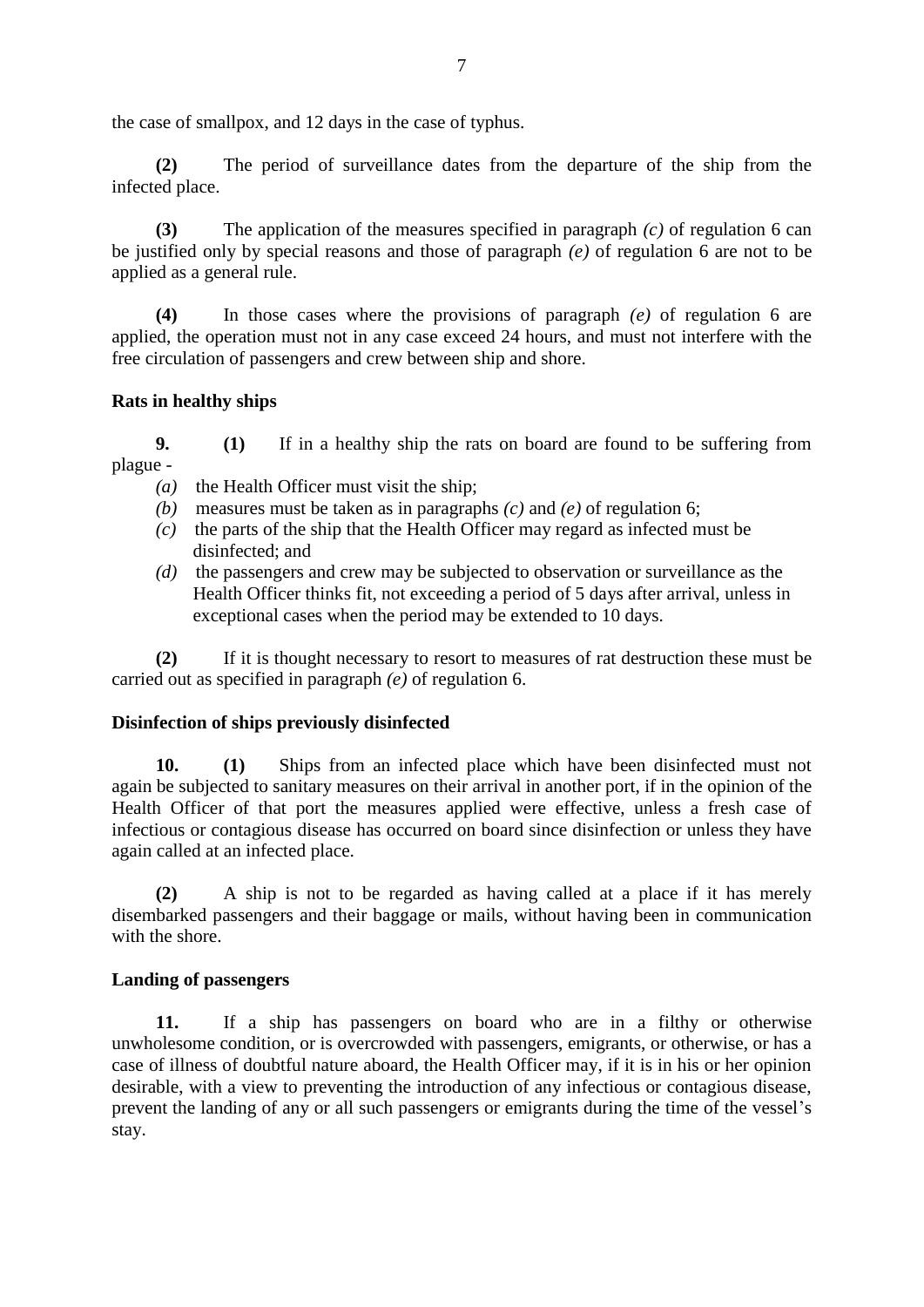**Exemption from observation or surveillance**

**12.** If measures of observation or surveillance are prescribed, the Health Officer may exempt from their application any person who is, in the opinion of the Health Officer, immune to the infectious or contagious disease on account of which these measures are applied.

# **Observation of ships whose health is unsatisfactory**

**13.** Whenever a ship comes from an infected port or place, or it appears from the answers or declaration made by the master that the health of the ship is not wholly satisfactory, the Harbour Master must place the ship under observation until released by the Health Officer.

# **Treatment of persons under surveillance**

**14. (1)** Where these regulations provide that a person may be permitted to proceed to his or her place of destination subject to surveillance, the Health Officer, before granting such permission, must be satisfied that it is reasonably probable that the person to whom it is granted will duly comply with the conditions of surveillance, and permission if granted, must be upon the following conditions—

- *(a)* the person must satisfy the Health Officer as to his or her name, intended place of destination, and place of residence there;
- *(b)* the person must agree to, and must, present himself or herself for medical supervision during the prescribed period, and may be required by the Health Officer to deposit a sum not exceeding £2, which may be forfeited if the person fails to so present himself or herself;
- *(c)* the place must, in the opinion of the Health Officer, be conveniently situated for the medical supervision.

**(2)** If the Health Officer is not satisfied as required by sub-regulation (1), or if a person under surveillance fails to comply with paragraphs *(a)* and *(b)* of that sub-regulation, the Health Officer may detain the person under observation, or direct him or her to proceed to a specified place and there remain under medical supervision during the prescribed period. In the latter case sub-regulation (1)*(b)* may, at the discretion of the Health Officer, be applied to the person.

**(3)** In the case of smallpox a person may be required to produce to the Health Officer satisfactory evidence of having been successfully vaccinated or re-vaccinated within the 10 years immediately preceding, or of being otherwise immune to the disease, and such persons may in the absence of such evidence be detained under observation for the prescribed period.

# **Disinfection of merchandise**

**15. (1)** Subject to sub-regulation (2), all merchandise must be disinfected if, in the opinion of the Health Officer, it is infected.

**(2)** In the case of -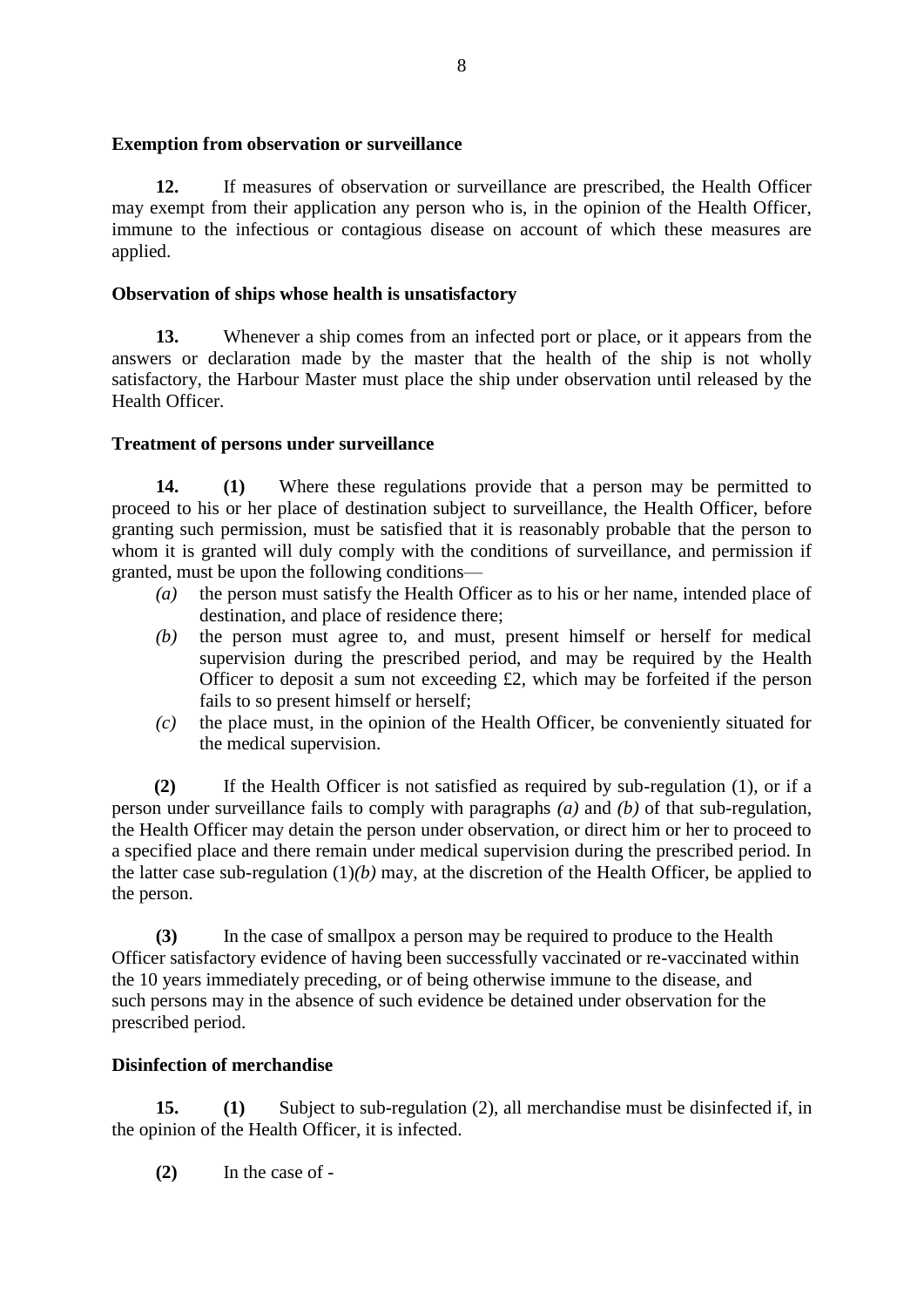- *(a)* plague, cholera and smallpox rags, clothing, and bedding may, when imported from an infected place as merchandise, be subjected to disinfection even in the absence of evidence that they are infected or their introduction into St Helena may be prohibited;
- *(b)* yellow fever merchandise is under no circumstances liable to disinfection or prohibition.

### **Exemption for mails**

**16. (1)** Nothing in these regulations renders liable to detention, disinfection, or destruction any article forming part of any mail (other than a parcel mail) conveyed under the authority of the postal administration of any Government, or prejudicially affects the delivery in due course of any such mail (other than a parcel mail) to the Post Office.

**(2)** The only measures to which parcel mails may be subjected are disinfection or destruction of articles which are in the opinion of the Health Officer infected.

### **Measures when St Helena an infected place**

- **17. (1)** If St Helena is an infected place -
- *(a)* measures must be taken to prevent the embarkation of any persons showing symptoms of infectious or contagious disease, and to this end, every person taking passage on a ship leaving Ascension must be examined by the Health Officer immediately before the departure of the vessel. Such examinations must, as far as practicable, be made by day and on shore;
- *(b)* measures must be taken to prevent the exportation of merchandise or articles which the Health Officer considers infected, unless such merchandise or articles have, in the first instance, been disinfected on shore under his or her supervision;
- *(c)* in the case of plague measures must be taken to prevent rats from gaining access to ships;
- *(d)* in the case of cholera care must be exercised that drinking water taken on board is wholesome.

**(2)** The Health Officer must give to the master of the ship a certificate stating in detail the measures taken pursuant to sub-regulation (1).

### **Healthy ship from infected port**

**18. (1)** When, in the case of a healthy ship from a port which is an infected place, the Health Officer at the port of arrival is satisfied that the measures specified in regulation 17 have been efficiently carried out, she ship must, subject to sub-regulation (2), be exempted from the measures specified in regulation 8.

**(2)** If the period specified in regulation 8, dating from departure of the ship from he infected place, has not been completed, the passengers and crew may be subjected to surveillance of such duration as is necessary to complete the period.

### **Measures in respect of ships with certain diseases**

**19. (1)** No measures are to be taken against any ship merely because it has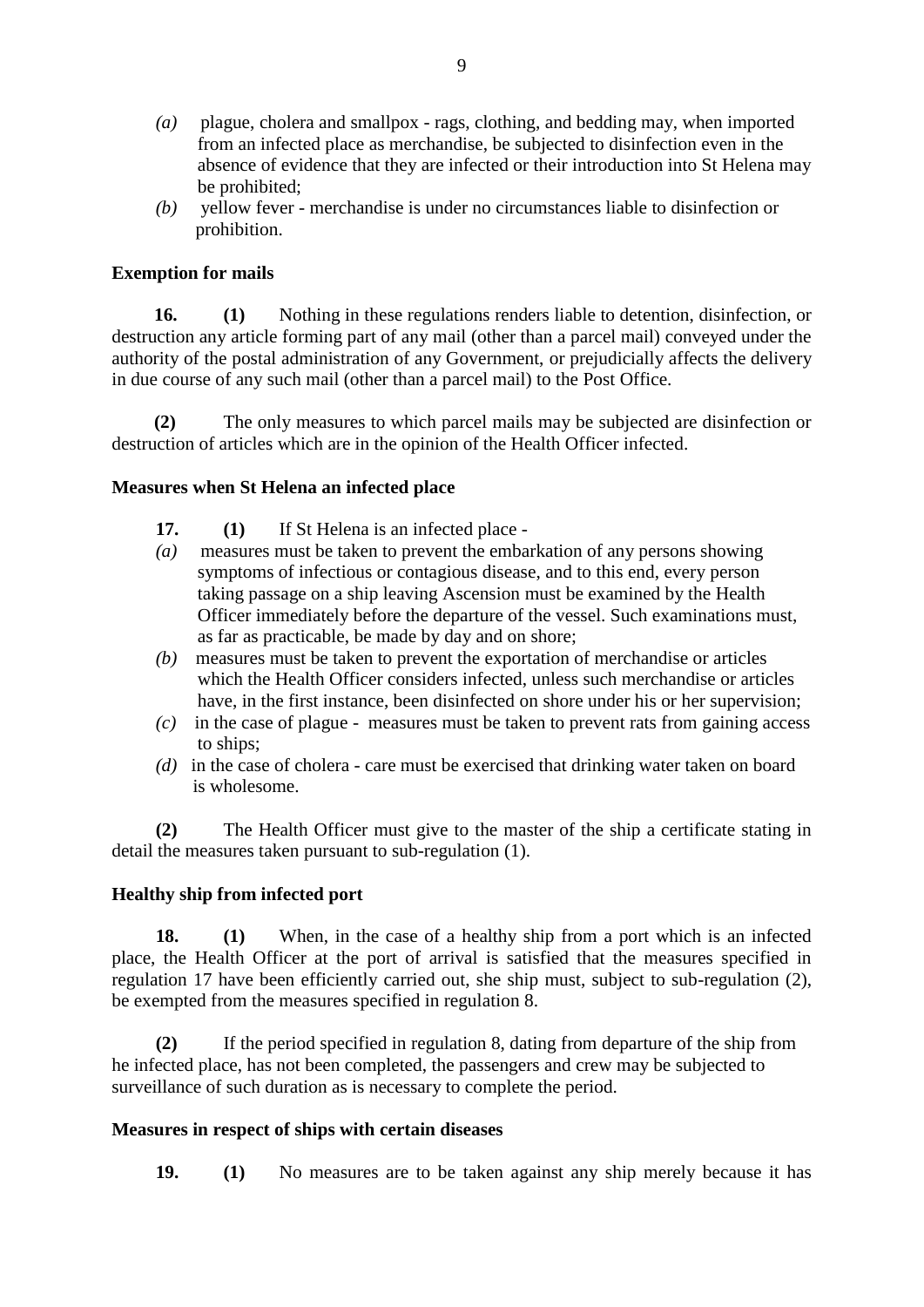come from or called at any place where enteric fever, cerebro-spinal fever, scarlet fever, measles, whooping cough, chicken-pox, dengue, anterior poliomyelitis or severe epidemic influenza exists.

**(2)** If a case of any of these diseases has occurred on board a ship before leaving the port of departure, during the voyage, or on arrival, the measures that may be applied are be limited to isolation of the sick, disinfection of infected clothing, bedding, and effects, and of the compartment of the vessel occupied by the sick and of such other parts of the ship as the Health Officer considers infected, and observation or surveillance of those who have been in contact with the sick person or persons.

### **Sanitary anchorage and sanitary station**

**20.** *Omitted*

# **Identification of ships at the sanitary anchorage**

**21.** All ships ordered to the sanitary anchorage must have displayed by day a yellow flag at the foremast head, and by night at the foremast 2 lighted lanterns, one over the other, at not more than 6 or less than 4 feet apart.

### **Identification of guard boats**

**22.** All guard boats must display a similar yellow flag at the stern by day, and from sunset to sunrise a light at bow and stern.

### **Removal of ships from sanitary anchorage**

**23.** Ships must not be removed from the sanitary anchorage without the written permission of the Health Officer unless they are about to depart from Ascension.

# **Isolation of ships at the sanitary anchorage**

**24.** No boatmen except the boatmen of the Observation Guard may come within 200 yards of any ship flying the signals specified in regulation 21.

### **Communication with ships at the sanitary anchorage**

**25.** No person except the Health Officer, the Harbour Master or persons authorised by either of them may communicate with or approach within 200 yards of any ship flying the yellow flag, and the persons on board must not communicate with the shore except through the observation guard boat.

### **Detention of persons at the sanitary station**

**26.** Whenever any persons are detained at the sanitary station a yellow flag must be kept hoisted by day at a conspicuous place on the station, and by night the lights required by regulation 21 in the case of ships must be displayed.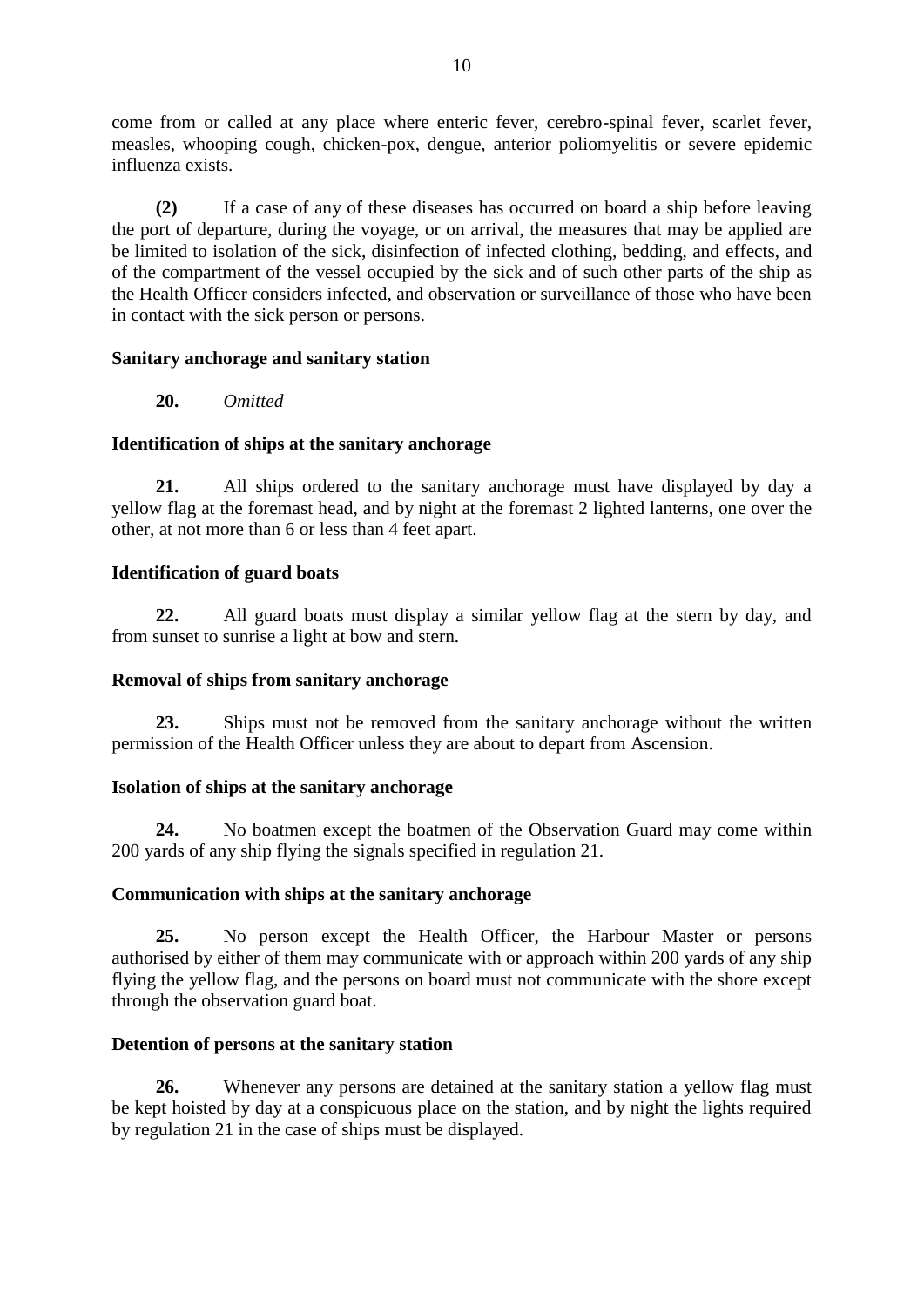### **Communication with the sanitary station**

**27.** No person except the Health Officer or persons authorised by him or her may land at the sanitary station when the yellow flag is flying or the prescribed lights are shown.

### **Guards at the sanitary station**

**28.** The Director of Police must, on the requisition of the Harbour Master, supply the necessary guards required to enforce these regulations in respect of the sanitary station.

### **Pratique from the sanitary station**

**29.** No person who has been detained at the sanitary station may, on any pretext whatsoever, leave the station until he or she has been admitted to pratique by the Health Officer.

#### **Boats for landing of passengers and crew at the sanitary station**

**30.** The master of a ship ordered to the sanitary anchorage must, if required by the Harbour Master, provide the necessary boats and appliances for the landing of the passengers and crew at the sanitary station.

#### **Reporting of passengers under observation**

**31.** The Harbour Master must report without delay to the Administrator all cases in which it is found necessary to place the passengers of a ship arriving at Ascension under observation.

### **Fee for Bill of Health**

**32.** For all Bills of Health granted by the Health Officer a fee of £1 is payable by the master or agent of the vessel.

### **Responsibility of Harbour Master**

**33.** The Harbour Master is personally responsible to ensure that the orders of the Health Officer are strictly carried out.

### **Visit of Harbour Master to observation stations**

**34.** The Observation Stations must be visited daily by the Harbour Master or his or her Coxswain, who is to provide water and provisions as required.

### **Exemption of H.M. ships**

**35.** Her Majesty's Ships of War are exempted from these Regulations.

### **Penalty for non-compliance with regulations**